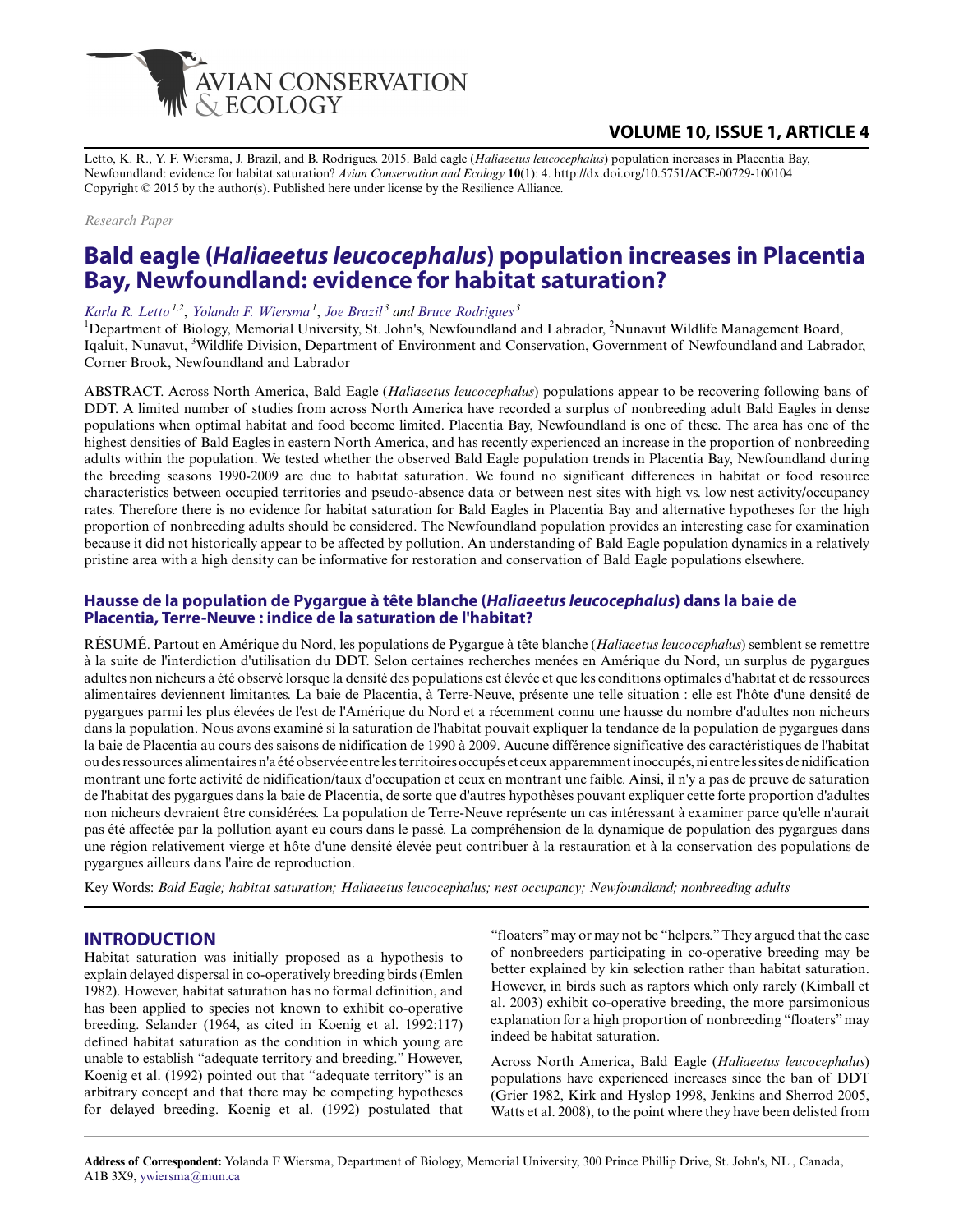| Location                         | Study year(s)   | Adult density (#/km<br>coastline) | Nonbreeding<br>$(\%)$ | Source                 |
|----------------------------------|-----------------|-----------------------------------|-----------------------|------------------------|
| British Columbia                 | 1990            | $0.37 - 0.39$                     | 56                    | Hodges et al. 1984     |
| SE Alaska                        | 1970-1972, 1979 | $0.79 - 0.94$                     | 55                    | Hansen and Hodges 1985 |
| <b>Yellowstone National Park</b> | 1972-1974       | 0.173                             | 39                    | Swenson et al. 1986    |
| Snake Unit, Wyoming              | 1978-1979       | 0.079                             | 19                    | Swenson et al. 1986    |
| Amchitka Island, Alaska          | 1971-1972       | $0.643 - 0.722$                   | 19                    | Sherrod et al. 1976    |
| Placentia Bay, NL                | 1990-2009       | 0.084-0.407                       | 54.4                  | Letto $2010$           |
| Besnard Lake, Saskatchewan       | 1976-1990       | 0.303                             | 27.4                  | Gerrard et al. 1992    |
| Nemeiben Lake,                   | 1986            | 0.054-0.059                       | $11 - 18$             | Dzus and Gerrard 1989  |
| Saskatchewan                     |                 |                                   |                       |                        |

**Table 1**. Comparison of adult Bald Eagle (*Haliaeetus leucocephalus*) density and the proportion of nonbreeding adults across North America.

the U.S. Endangered Species list, though still subject to ongoing monitoring (Watts and Duerr 2010). Along with these population increases have come increases in the proportion of nonbreeding adults in many populations, albeit with a high degree of variation (Table 1). Understanding what might drive these variations in population structure may be valuable for informing conservation strategies to restore and maintain Bald Eagle populations. Hansen and Hodges (1985) and Jenkins and Sherrod (2005) hypothesized that the Bald Eagle populations with a very high proportion of nonbreeding adults that they observed in Alaska and Chesapeake Bay, respectively, may be an indicator of habitat saturation. Hansen (1987) used experiments with food supplementation to provide further evidence that Bald Eagle habitat in Alaska might be saturated.

Habitat saturation is not well-defined, but here we take the Salendar (1964, as cited in Koenig et al. 1992) concept that habitat saturation occurs when the habitat conditions are such that young adults are not able to establish territories. Therefore, in a population where the habitat is saturated, there are expected to be differences in habitat attributes between active vs. empty territories as well as gradients of habitat quality that match gradients of nest productivity. Habitat is an often ambiguously defined term; Hansen (1987), in his investigation of habitat saturation of Bald Eagles in Alaska, described two components of habitat, "habitat characteristics," i.e., environmental and ecological attributes, and "food quality."

Placentia Bay, off the island of Newfoundland, Canada (Fig. 1), has one of the highest densities of Bald Eagles in eastern North America (Dominguez 1998) and is a site where we hypothesize habitat saturation may be occurring. Nest surveys have been conducted annually by the Provincial Wildlife Division between 1990 and 2009. These show a steady increase in population density, driven largely by increases in nonbreeding adults (Fig. 2; Letto 2010). The increase in nonbreeding adults within this population might be an indicator of habitat saturation and the population trends in Placentia Bay appear to be consistent with Brown's (1969) Level 3 condition. Level 3 is defined as having all potential breeding habitats, whether of poor or rich quality, occupied by a territorial pair and the presence of a surplus of nonbreeders that would otherwise be able to breed (Brown 1969). This high proportion of nonbreeding "floaters" may be due to habitat saturation, or to other competing hypotheses for delayed breeding (Koening et al. 1992). Here, we use this long-term data set together with habitat models to test for evidence of habitat saturation in Bald Eagles in Placentia Bay. We also test the hypothesis that there are no adequate territories for Bald Eagles to move into, which would provide further evidence in support of habitat saturation.

**Fig. 1**. Location of Newfoundland in Eastern Canada (rectangle in top left map). Location of study area, Placentia Bay, in southeast Newfoundland (rectangle in Newfoundland map). Close up of Placentia Bay showing the location of past (Argentia U.S. Naval Base and Long Harbour phosphorus plant) and present (Come By Chance oil refinery, Whiffen Head offshore oil transhipment facility and Marystown shipyard) industries (large center map).

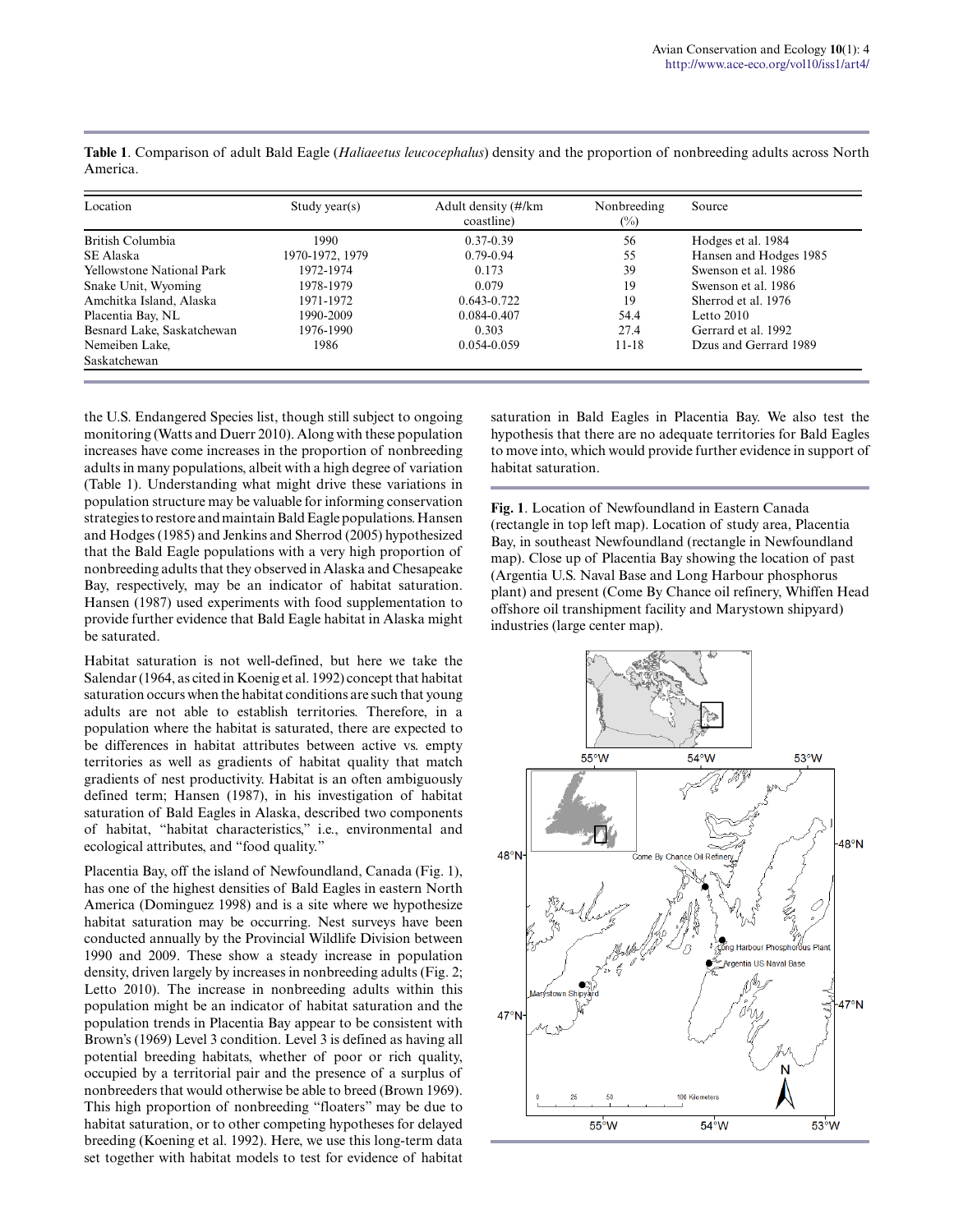**Fig. 2**. Top panel: Adult Bald Eagle (*Haliaeetus leucocephalus*) density in Placentia Bay, NL across survey years 1990 to 2009 (black diamonds). Density of Adults Bald Eagles breeding (dark grey triangles) and density of adult Bald Eagles not breeding (light grey squares). Bottom panel: Proportion of adult Bald Eagles breeding in Placentia Bay from 1990-2009.



Because the habitat characteristics that Bald Eagles select for in establishing new territories are not well-studied in this area, we first developed predictive habitat models for Bald Eagle territories by using data from nest sites that were occupied within the 19 year survey period compared with pseudo-absence data, i.e., unoccupied nest sites. Using multimodel inference (Burnham and Anderson 2002), we identified habitat parameters of importance for Bald Eagles. We then applied frequentist statistics (specifically Welch's t-test) to test whether these important habitat characteristics differed between occupied and unoccupied territories. We also compared these habitat parameters from our predictive models across nest sites with variable degrees of nest site activity/occupancy through the 19-year survey period. We expected gradients in the values of habitat characteristics to match gradients of nest activity/occupancy rates. If habitat saturation was occurring then we expected to see differences in the habitat characteristics between territories with occupied nests and pseudo-absence sites (representing potential territories). Alternatively, if we found no differences in habitat quality between sites with different levels of nest activity/occupancy, or sites with and without active nests, then the observed increase in nonbreeders must have been due to something other than limited availability of habitat to establish new territories and therefore habitat saturation was not the reason for the high observed proportion of nonbreeding adults in the Placentia Bay Bald Eagle population.

A better understanding of the Bald Eagle population in Placentia Bay can help inform conservation and management of the species elsewhere in North America. Bald Eagle populations have been documented to be stable or increasing in many parts of the continent, and appear to do well even in close proximity to urban areas (e.g., Thompson and McGarigal 2002, Millsap et al. 2004) and urban landfill sites (Elliott et al. 2006). Understanding the role that subadults and nonbreeding adults play in population recovery can be important. For example, Elliott et al. (2006) observed that a small proportion of the subadults were "refuse specialists," obtaining a large proportion of their food energy from human garbage. This behavior may limit subadult breeding opportunities, or it may be (as Elliott et al. 2006 posit) a foraging strategy to compensate for lower hunting efficiency. In a few parts of the continent, Bald Eagle populations are declining (e.g., Baldwin et al. 2012) and appear to be experiencing declines in territory occupancy. A further understanding of how habitat and food resources may limit populations can inform management and conservation strategies across the range of Bald Eagles.

## **METHODS**

## **Study area**

Placentia Bay is located on the southeastern coast of the Island of Newfoundland, Canada, at approximately 47°37.499' N, 54° 14.947'W. The study area within Placentia Bay consisted of the harbor head beginning with Bordeaux Island and as far south as Long Point on the western coastline, as well as the major islands along the western coastline, Merasheen Island, Long Island, Great Seal Island, and the Ragged Islands (Fig. 1). In addition to these there are 365 islands and reefs most of which are uninhabited or have only seasonal cabin users. The total length of coastline surveyed each year varied between 276 and 450 km depending on survey effort, which was largely constrained by weather conditions.

Placentia Bay's climate is classified as midboreal. The area is characterized by relatively short, cool, wet summers and mild, wet winters. Precipitation and fog are very common in the area (Damman 1983). The vegetative assemblage within the study area is classified as an Oceanic Midboreal ecosystem. Coniferous forest, consisting mostly of black spruce (*Picea mariana*) and balsam fir (*Abies balsamea*), dominate the sheltered coastal and inland areas (Damman1983). These forests are naturally sparse because of thin soils and a cool growing season. Forest harvest, other than small-scale domestic harvest, is absent, and disturbance through fire was nonexistent during the study period. The forest is not considered commercially productive and is not part of the provincial Forest Resource Inventory.

Placentia Bay is considered an environmentally sensitive area, hosting an abundant and diverse marine ecosystem (CCMC 2004). It sustains one of the richest fish biomasses in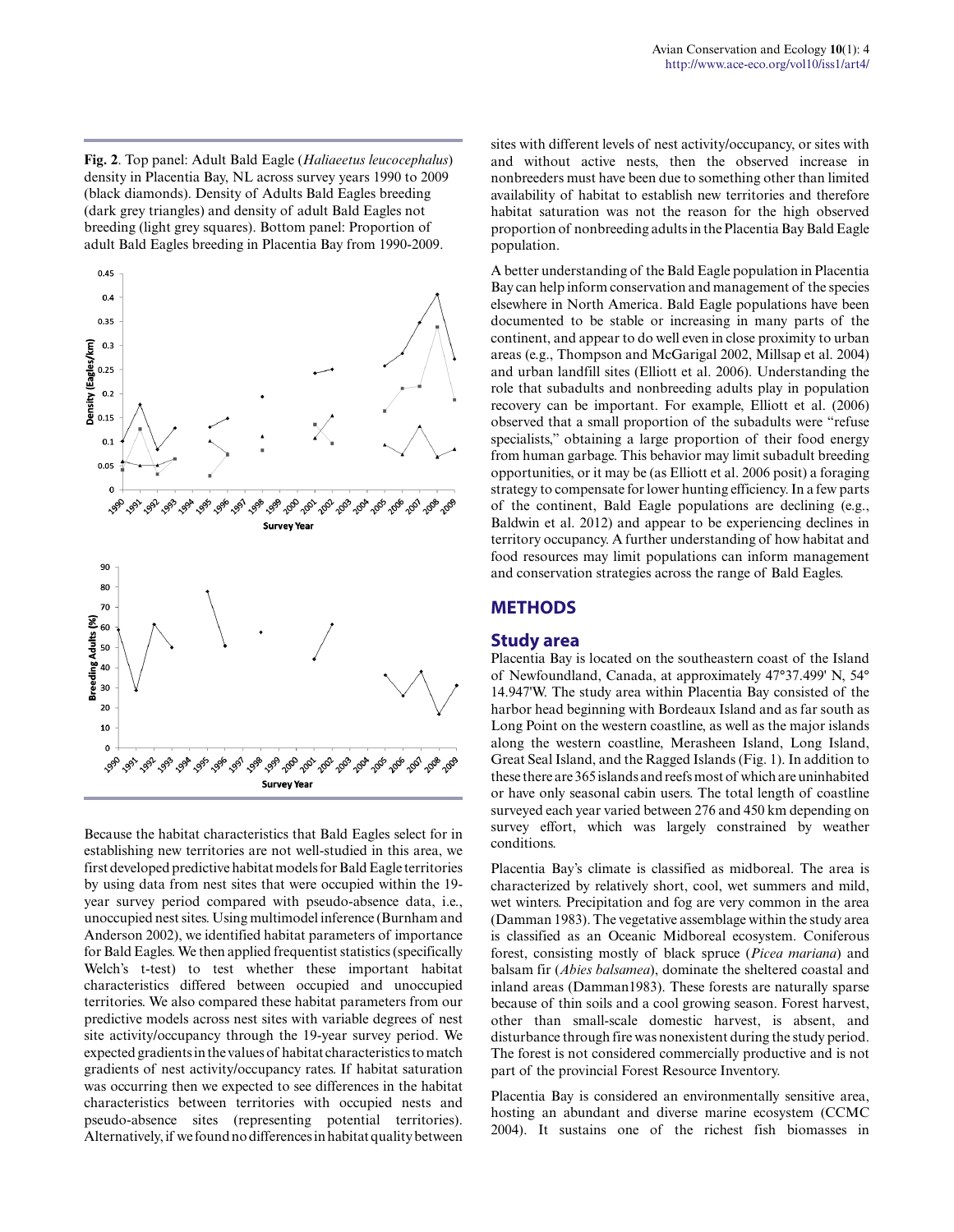Newfoundland waters, various seabird colonies including Northern Gannet (*Morus bassanus*), Atlantic Puffin (*Fratercula arctica*), Great Cormorant (*Phalacrocorax carbo*), Razorbill (*Alca torda*), Thick-billed Murre (*Uria lomvia*), and Common Murre (*Uria aalge*), breeding and wintering grounds for Bald Eagles, and feeding grounds for several species of seals and whales (Dominguez 1998). Many of these marine species are potential prey for Bald Eagles, and their abundances have varied through time in complex ways, not all of which have been well documented in Placentia Bay.

## **Survey methods**

The Newfoundland and Labrador Department of Environment and Conservation, Wildlife Division has conducted its Bald Eagle survey annually since 1984. Surveys were conducted in late Juneearly July, which is consistent with the chick-rearing stage of the breeding season in Newfoundland. The survey years 1990-2008 were all led by the same individual (JB) and they were taken over by a second individual (BR) who trained with the original surveyor before going out alone. Therefore we are confident that counting methods across years are consistent. The survey procedure involved travelling approximately 50 m offshore along the study area's coastline in a 7.3 m (24 ft) fiberglass Seagull inboard motor speed boat at an approximate cruising speed of 16-20 km/hr. Surveys in early years were carried out in a 5.5 m (18 ft) open speedboat with outboard motors. Survey crews (up to 3 individuals plus a boat captain) scanned the shoreline with binoculars and recorded the location of breeding and nonbreeding adults, and immature Bald Eagles, as well as active, inactive, and occupied nest territories. An active nest site was defined as one in which chicks were observed, an adult was sitting low on the nest (incubating), or the adult was vocalizing near (within  $\sim$  100 m) the nest. An inactive nest was one in which no Bald Eagles were observed near the nest, or if any observed Bald Eagles flew silently away from the nest without returning to the area. A nest classified as an occupied site was one in which at least one adult was perched near a nest and remained within that area without vocalizing. A nest classified as such could not be confidently classified as being active or inactive during that particular breeding season. Throughout this paper, nest site refers to the general area within which a nest is located. We set nesting territories as a 2.6 km² (Grier et al. 1983) circular area with the nest location as the centroid.

Survey years 1984-1989 were considered trial years that were used to test survey procedures that would be suitable for the local conditions and that would be feasible over the longer term and these data were not used in this analysis. We did not conduct surveys in 1994, 1997, 1999, 2000, 2003, and 2004 because of weather or staffing constraints. We digitized the location of Bald Eagle sightings and nest sightings, as well as the survey route travelled each survey year to standardize counts by survey effort in ArcGIS (version 9.3., ESRI, Redlands, California, USA).

## **GIS analysis**

Within the study area we generated 163 pseudo-absence points using Hawth's Tools in ArcGIS (version 9.3., ESRI, Redlands, California, USA) to represent unused nest sites. The pseudoabsence sites were all located within 5 m of the shoreline (to be in a similar location along the coast as those nests observable in the boat surveys) and separated from both each other and true nest locations by a minimum distance of 910 m (breeding territory radius). Because the areas of coastline in which these pseudoabsence points were located were surveyed annually for Bald Eagles, the probability that these points were false absences is low and our pseudo-absence points were a reasonable approximation of "true absence" data (Fielding and Bell 1997, Phillips et al. 2009).

In this study we divided "habitat" into "habitat" and "food resource" characteristics, similar to Hansen (1987). We used four habitat parameters and four food resource parameters to characterize habitat in Bald Eagle territories in Placentia Bay. The habitat characteristics analyzed included the nest site elevation, the proportion of the territory composed of sparse coniferous forest and water, and whether the nest site was located on the "mainland" part of the island of Newfoundland (hereafter the "mainland") or on an island within the bay. Previous research has shown that Bald Eagles prefer to nest on smaller islands instead of the mainland (Gerrard et al. 1975, Livingston et al. 1990), likely because of reduced numbers of predators and more opportunities to forage over water in all directions.

The food resource variables analyzed included the distance from the nest/pseudo-absence site to the nearest capelin (*Mallotus villosus*) aggregation site, Atlantic herring (*Clupea harengus*) aggregation site, major capelin spawning beach (defined as beaches where spawning occurs every year), and average capelin spawning beach (defined as beaches where spawning occurs at least occasionally) because these species are known to be important for Bald Eagles and other Bald Eagle prey species (Gende et al. 1997). These locations were mapped by Fisheries and Oceans Canada and are based on long-term local ecological knowledge (LEK) of fishers and community members (Sjare et al. 2003). Because Bald Eagles are generalists, and also scavengers, these data do not represent the full range of food resources available. However, these were the only resources for which we had geographic data. It is rare for species distribution models to actually include food resources (Austin 2002). GIS data used in the analysis are summarized in Table 2. Analysis of Bald Eagle habitat in other North American locations found that eagles choose nest sites in mature and old-growth forest with open canopies and in close proximity to a large body of water (Andrew and Mosher 1982, Buehler 2000). The open canopy is believed to be preferred by Bald Eagles because of their inability to maneuver through dense forest stands. Large water bodies might offer more foraging opportunities. Therefore, we expected that the majority of nest territories within Placentia Bay would have a larger proportion of sparse coniferous forest and water within them than other habitat cover types, and if habitat saturation had indeed occurred, that these proportions would be significantly lower in pseudo-absence sites. However, habitat characteristics are not usually related to nest success (Buehler 2000). We predicted that these two parameters would be weakly related to the frequency of nest site activity/occupancy and that food parameters would be more important.

We created circular buffers of 2.6 km<sup>2</sup> around each observed and pseudo-absence nest site to represent breeding territory (Grier et al. 1983). We used the circular buffers to clip the raster data layers for elevation and landcover and calculated mean elevation and the proportion of water and sparse coniferous forest within each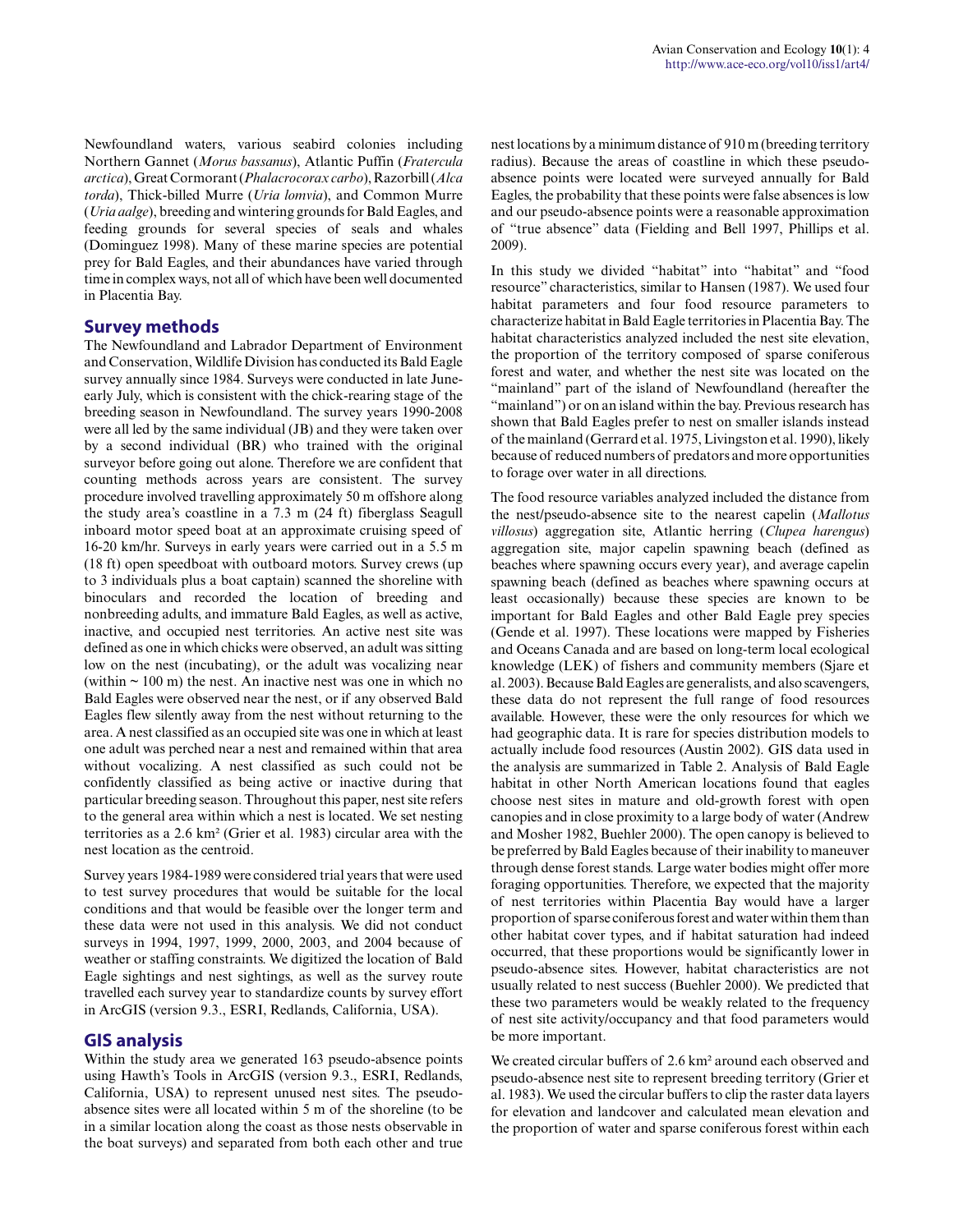| Data type                                                                     | Code         | Source                                                                                                                                                                                                                     | Year | Spatial Resolution |
|-------------------------------------------------------------------------------|--------------|----------------------------------------------------------------------------------------------------------------------------------------------------------------------------------------------------------------------------|------|--------------------|
| Elevation                                                                     | <b>ELEV</b>  | Canadian Digital Elevation Data, Natural Resources<br>Canada, Centre for Topographic Information                                                                                                                           | 2000 | 80 m pixel         |
| Proportion sparse coniferous<br>forest                                        | <b>PSCF</b>  | EOSD - Canadian Forest Service/Canadian Space<br>Agency                                                                                                                                                                    | 2000 | 30 m pixel         |
| Proportion water                                                              | PW           | EOSD - Canadian Forest Service/Canadian Space<br>Agency                                                                                                                                                                    | 2000 | 30 m pixel         |
| Islands                                                                       | <b>IS</b>    | CanVec Data                                                                                                                                                                                                                | 2012 | Vector data        |
| Distance to average capelin<br>( <i>Mallotus villosus</i> ) spawning<br>beach | <b>DACSB</b> | Department of Fisheries and Oceans Canada. Data are<br>based on traditional ecological knowledge as well as<br>data from federal and provincial fisheries and<br>conservation officers and a report by Sjare et al. (2003) | 2003 | Point data         |
| Distance to major capelin<br>spawning beach                                   | <b>DMCSB</b> | Department of Fisheries and Oceans Canada. Data are<br>based on traditional ecological knowledge as well as<br>data from federal and provincial fisheries and<br>conservation officers and a report by Sjare et al. (2003) | 2003 | Point data         |
| Distance to herring (Clupea<br><i>harengus</i> ) aggregation                  | <b>DHA</b>   | Department of Fisheries and Oceans Canada. Data are<br>based on traditional ecological knowledge as well as<br>data from federal and provincial fisheries and<br>conservation officers and a report by Sjare et al. (2003) | 2003 | Point data         |
| Distance to capelin<br>aggregation                                            | <b>DCA</b>   | Department of Fisheries and Oceans Canada. Data are<br>based on traditional ecological knowledge as well as<br>data from federal and provincial fisheries and<br>conservation officers and a report by Sjare et al. (2003) | 2003 | Point data         |

**Table 2**. Habitat and food variables incorporated into GIS layers for development of predictive habitat models for Bald Eagles (*Haliaeetus leucocephalus*) in Placentia Bay, NL. The codes are those used in Tables 4, 6, and 8. EOSD indicates Earth Observation for Sustainable Development of Forests.

territory. We calculated the distance of each observed and pseudoabsence nest site to the nearest major and average capelin spawning beach using the near tool in ArcGIS, and we obtained the distance from each observed and pseudo-absence nest to the nearest capelin and herring aggregation site by using the extract values to points tool. Finally, we gave each nest a categorical value of 0 or 1 representing a mainland or island location.

## **Statistical analysis**

We partitioned the data into two separate sets, using 10% of the occupied nest sites and 10% of the pseudo-absence data for validation (hereafter the "testing data") and the remainder of the data for training. We performed logistic regression analysis on the training data to describe the probability of a nest being built in an area based on the four habitat and four food resource parameters (Table 2). Thirteen generalized linear models using occupied vs. pseudo-absence locations as the dependent variable were tested and the best model was chosen based on the lowest QAICc value (to accommodate minor over dispersion; Burnham and Anderson 2002). The performance of the model was evaluated by generating prediction values from the testing data set and summarizing the results in a confusion matrix (showing false positives and false negatives from a single run with the testing date), from which we calculated correct classification rate, sensitivity, and specificity. We then used model averaging to identify the most important habitat and food variables for Bald Eagles and compared the value of these characteristics between occupied and pseudo-absence territories using Welch's t-test.

We created a second set of generalized linear models to describe the probability of a nest being active or occupied during 25% of the years surveyed based on the nest site habitat and food resource parameters. In this analysis we did not use the pseudo-absence data. Nests that were classified active or occupied 25% or more of the time were assigned a value of  $1 (n = 83)$  while the remaining nests (*n* = 38) were assigned a value of 0 as the dependent variable in the logistic regression models. Once again the data set was partitioned into testing and training sets (10% and 90% of the data, respectively). We used the same set of 13 models as above, and tested using the same procedure. The same procedure was used on a third set of generalized linear models that described the probability of a nest being active or occupied for at least 50% of the years surveyed. Similar to the models for nest sites above we computed indices of model accuracy (sensitivity and specificity) and used model averaging to identify the important habitat/food characteristics. These were compared using Welch's t-test, with nest site data partitioned four different ways. First, we compared sites with at least 25% overall nest sites active or occupied vs. sites with a rate of activity/occupancy of less than 25%. A second test compared sites with at least 50% overall nest sites active or occupied (*n* = 52) vs. sites with a rate of activity/occupancy of less than 50%  $(n = 69)$ . We also compared those nest sites with 0% active or occupied ( $n = 26$ ) against those with more than 25% as well as those nest sites with 0% active or occupied against those with more than 50% active or occupied. All statistical analysis was performed in R (v 3.1.0).

# **RESULTS**

Over the survey years, an average of 34.9 nest sites per year were observed, with an average 53.0% of these nest sites occupied (Table 3). The model that best predicted presence/absence was the global model, which had an Akaike weight of 0.99. The Δ*<sup>i</sup>* value for the next best model was 10.32 and is not considered to be a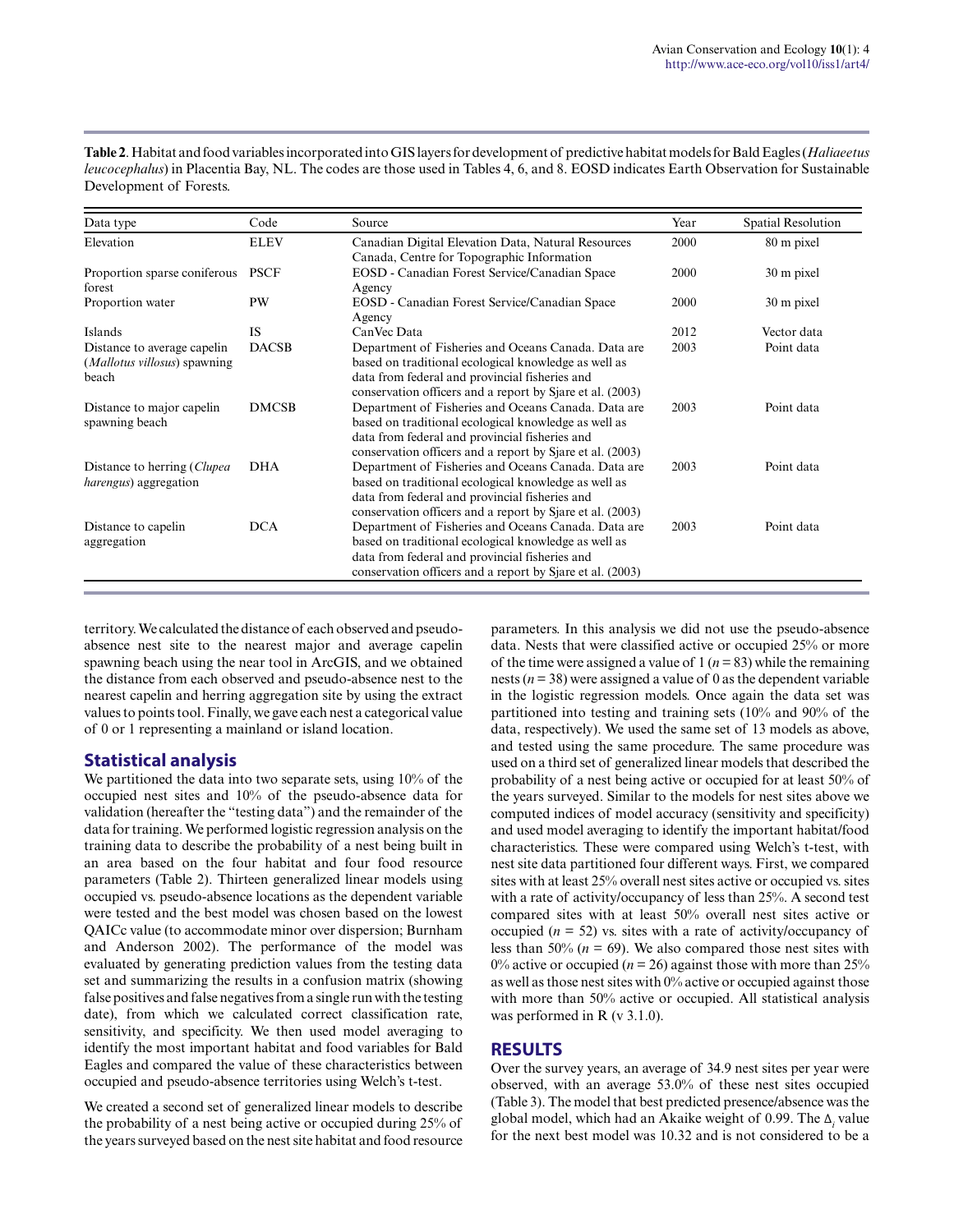plausible model (Table 4). The global model predicted that nest occurrence was positively associated with nest site elevation, location on an island, distance to average capelin spawning beaches, and distance to herring aggregation sites, and negatively associated with the proportion of water, sparse coniferous forest, distance to major capelin spawning beaches, and distance to capelin aggregation sites (Table 5). The model had a correct classification rate of 51.7%. The model had a high specificity of 0.882 but a sensitivity of 0. Because the best model had an extremely high weight, model averaging was not necessary. Welch's t-test between occupied and unoccupied nest sites showed that only the value of the distance to the nearest major capelin spawning beach, and distance to nearest capelin aggregation were significantly different (t = 2.7108,  $p = 0.007$  and t = 2.5259,  $p =$ 0.012, respectively).

**Table 3**. Survey data by year for Placentia Bay, NL showing total nest sites observed, number of nest sites occupied, and % nest sites occupied.

| Survey year | <b>Total Nest Sites</b> | Occupied Nest<br><b>Sites</b> | % Nest Sites<br>Occupied |
|-------------|-------------------------|-------------------------------|--------------------------|
| 1990        | 27                      | 14                            | 51.85                    |
| 1991        | 25                      | 15                            | 60.00                    |
| 1992        | 26                      | 12                            | 46.15                    |
| 1993        | 32                      | 18                            | 56.25                    |
| 1995        | 29                      | 17                            | 58.62                    |
| 1996        | 45                      | 25                            | 55.56                    |
| 1998        | 43                      | 19                            | 44.19                    |
| 2001        | 41                      | 23                            | 56.10                    |
| 2002        | 44                      | 25                            | 56.82                    |
| 2005        | 44                      | 21                            | 47.73                    |
| 2006        | 36                      | 15                            | 41.67                    |
| 2007        | 41                      | 30                            | 73.17                    |
| 2008        | 27                      | 10                            | 37.04                    |
| 2009        | 28                      | 16                            | 57.14                    |

The global model also best predicted 25% and 50% nest site activity/occupancy. However, out of the thirteen 25% activity/ occupancy models evaluated, eight models had Δ*<sup>i</sup>* values less than 2 and one other model was less than 4 and for the 50% activity/ occupancy models there were four models with Δ<sub>*i*</sub> values less than 2 and an additional four with values less than 4, meaning that there are other models that are plausible beyond the global model. The Akaike weight of the "best" model to predict 25% nest site activity/occupancy was 0.17 (Table 6). This model predicted that nest site activity/occupancy is positively associated with nest site elevation, proportion of water, islands, distance to average capelin spawning beaches, and distance to capelin aggregation sites, and negatively associated with proportion of sparse coniferous forest, distance to major capelin spawning beaches, and distance to herring aggregation sites (Table 7). This model had a correct classification rate of 75.0%. The model's specificity was 0.75 but because it failed to correctly predict the location of a true nest with activity/occupancy of 25% its sensitivity could not be calculated. The Akaike weight of the best model for predicting 50% nest site activity/occupancy was 0.24 (Table 8). This model predicted that nest site activity/occupancy was positively associated with proportion of water and sparse coniferous forest, islands, and distance to capelin aggregation sites, and negatively associated with nest site elevation, distance to average and major capelin spawning beaches, and distance to herring aggregation sites (Table 9). This model had a correct classification rate of 92.3%. The model's specificity was 1 and its sensitivity was 0.

Because other models are plausible for the 25% and 50% nest site activity/occupancy models, the relative importance of individual parameters were computed by using the sum of the Akaike weights for each parameter. In both cases distance to capelin and herring aggregation sites were rated the most important, closely followed by distance to major capelin spawning beaches, while proportion of water and sparse coniferous forest were rated least important (Tables 7 and 9), which is consistent with our prediction that habitat variables are less important in predicting nest activity/ occupancy than food variables. Welch's t-test for the food resources (those with highest parameter weights - distance to herring aggregation and distance to capelin aggregation) between sites with less than vs. higher than 25% activity/occupancy as well as between sites with  $0\%$  vs. higher than 25% nest activity/ occupancy showed no significant differences ( $t = 0.067$ ,  $p = 0.947$ ) for distance to herring aggregation for nests over 25% vs. under 25%;  $t = -0.035$ ,  $p = 0.972$  for distance to capelin aggregation for nests over 25% vs. under 25%;  $t = 0.152$ ,  $p = 0.880$  for distance to herring aggregation for nests over  $25\%$  vs. under  $0\%$ ; t = -0.022,  $p = 0.982$  for distance to capelin aggregation for nests over 25% vs. 0%). Similarly, Welch's t-test for the food resources (those with highest parameter weights - distance to herring aggregation and distance to capelin aggregation) between sites with less than vs. higher than 50% and between sites with 0% vs. higher than 50% nest activity/occupancy also showed no significant differences (t  $= -0.782$ ,  $p = 0.436$  for distance to herring aggregation for nests over 50% vs. under 50%;  $t = 0.336$ ,  $p = 0.737$  for distance to capelin aggregation for nests over  $50\%$  vs. under  $50\%$ ;  $t = -0.217$ ,  $p = 0.829$ for distance to herring aggregation for nests over 50% vs. under 0%;  $t = 0.128$ ,  $p = 0.899$  for distance to capelin aggregation for nests over 50% vs. 0%).

#### **DISCUSSION**

We found limited evidence to support our predictions that there would be differences in habitat attributes between occupied and unoccupied territories. Only distance to two food resources (distance to the nearest major capelin spawning beach, and distance to nearest capelin aggregation) were significantly different between occupied and unoccupied territories. However, both of these were negatively associated with the probability of a territory being occupied; unoccupied territories were closer to these resources than occupied ones. This does not provide sufficient evidence that Bald Eagles are food limited, as Hansen (1987) showed, and therefore it does not appear that habitat saturation is occurring, as least in terms of potential for eagles to occupy new territories. We found no evidence to support our prediction that there would be differences between sites with high vs. low or no nest activity/occupancy. None of the habitat or food resource values we examined differed between nest sites for either of the two (25% and 50%) thresholds for nest activity/occupancy through time, which is in contrast to analysis of habitat differences of roosting sites in Chesapeake Bay (Beuhler et al. 1991). Therefore, we conclude there is currently no evidence for habitat saturation for Bald Eagles in Placentia Bay.

Our conclusion must be tempered by the fact that our predictive habitat models did not perform very well. The global model predicted differences between occupied and unoccupied nest sites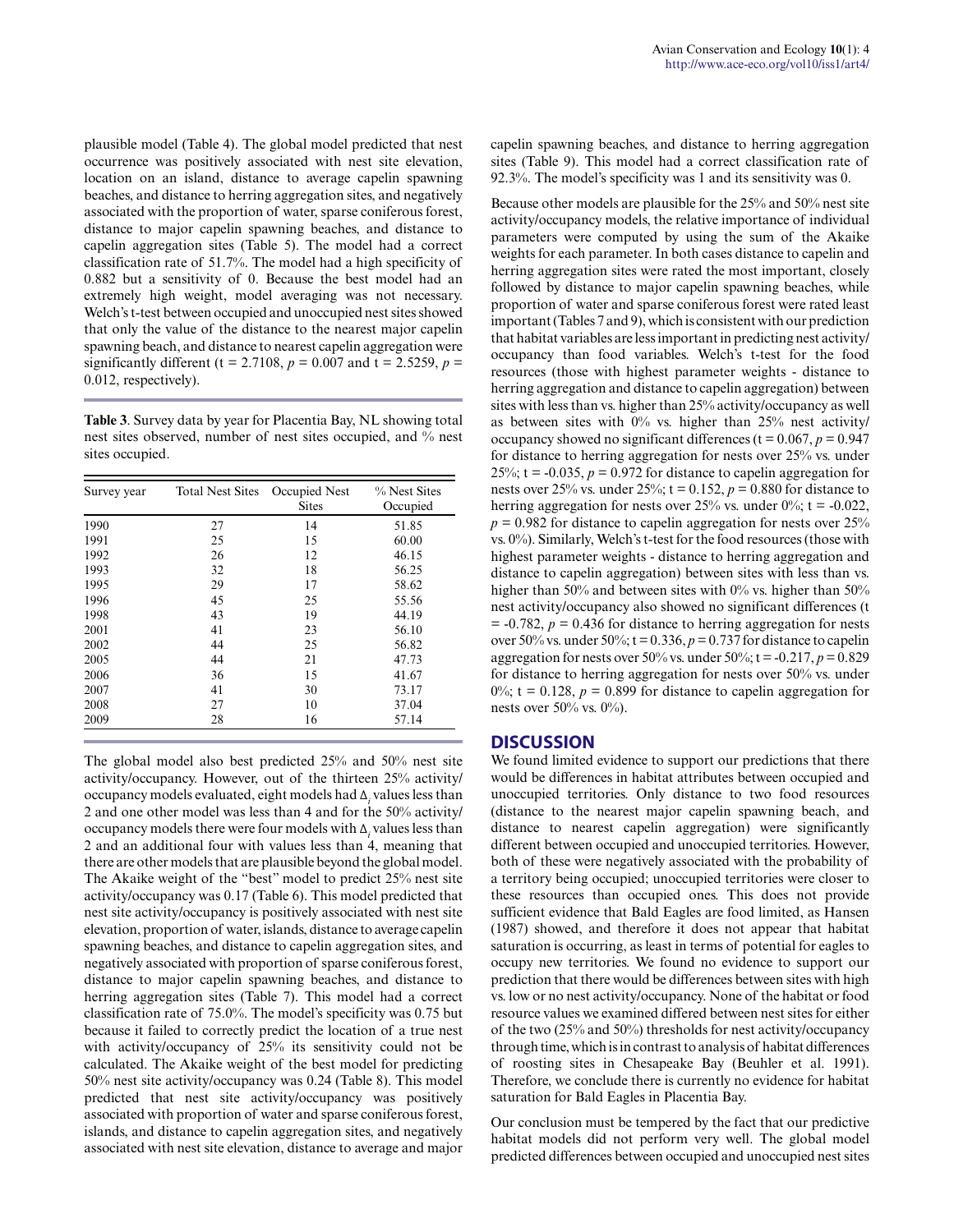| Model                                          | Log(lik)  | K | OAICc  | $\Delta_i$ | Akaike weight  |
|------------------------------------------------|-----------|---|--------|------------|----------------|
| Global model                                   | $-152.87$ | 9 | 223.17 | $\Omega$   | 0.987          |
| $ELEV + IS + DACSB + DMCSB + DHA + DCA$        | $-159.94$ | 7 | 233.49 | 10.32      | 0.005          |
| $ELEV + PSCF + PW + IS$                        | $-160.01$ | 5 | 233.59 | 10.42      | 0.005          |
| $IS + DACSB + DMCSB + DHA + DCA$               | $-162.79$ | 6 | 237.65 | 14.48      | ${}_{< 0.001}$ |
| $IS + DMCSB + DHA + DCA$                       | $-163.93$ | 5 | 239.32 | 16.15      | ${}_{< 0.001}$ |
| $IS + DHA + DCA$                               | $-165.11$ | 4 | 241.04 | 17.87      | ${}_{< 0.001}$ |
| $ELEV + PSCF + PW + DACSB + DMCSB + DHA + DCA$ | $-155.06$ | 8 | 245.11 | 21.94      | ${}_{< 0.001}$ |
| $ELEV + PSCF + PW$                             | $-162.23$ | 4 | 247.08 | 23.91      | ${}_{< 0.001}$ |
| <b>IS</b>                                      | $-169.27$ | 2 | 247.11 | 23.93      | ${}_{< 0.001}$ |
| $DHA + DCA$                                    | $-169.11$ | 3 | 255.04 | 31.87      | ${}_{< 0.001}$ |
| $DMCSR + DHA + DCA$                            | $-168.02$ | 4 | 255.52 | 32.35      | ${}_{< 0.001}$ |
| $DACSB + DMCSB + DHA + DCA$                    | $-167.34$ | 5 | 256.62 | 33.45      | ${}_{< 0.001}$ |
| $ELEV + DACSB + DMCSB + DHA + DCA$             | $-165.95$ | 6 | 256.71 | 33.54      | ${}_{< 0.001}$ |

**Table 4.** Model input, maximized log-likelihood (Log(lik)), number of estimated parameters (K), selection criterion (QAICc), simple differences (∆*i*), and Akaike weight for models predicting occupied vs. random territories for Bald Eagles (*Haliaeetus leucocephalus*) in Placentia Bay, NL. Model codes can be found in Table 2.

> **Table 5.** Model coefficients and standard errors for the global model predicting nest site occurrence. Capelin, *Mallotus villosus*; herring, *Clupea harengus*.

| Parameter                                     | Model Coefficient       | <b>Standard Error</b>  |
|-----------------------------------------------|-------------------------|------------------------|
| Intercept                                     | 0.565                   | 1.113                  |
| Elevation                                     | 0.028                   | 0.014                  |
| Proportion water                              | $-1.263$                | 1.265                  |
| Proportion sparse coniferous forest           | $-6.637$                | 2.441                  |
| Island                                        | 0.699                   | 0.338                  |
| Distance to average capelin spawning<br>beach | 5 277 x $10^{-5}$       | $3.637 \times 10^{-5}$ |
| Distance to major capelin spawning beach      | $-1.324 \times 10^{-4}$ | $6.739 \times 10^{-5}$ |
| Distance to herring aggregation               | $1.133 \times 10^{-6}$  | $8.178 \times 10^{-5}$ |
| Distance to capelin aggregation               | $-4.116 \times 10^{-5}$ | $5.863 \times 10^{-5}$ |

**Table 6.** Model input, maximized log-likelihood (Log(lik)), number of estimated parameters (K), selection criterion (QAICc), simple differences (∆*i*), and Akaike weight for models predicting 25% Bald Eagle (*Haliaeetus leucocephalus*) nest site activity/occupancy over the 15-years of survey data. Model codes can be found in Table 2.

| Model                                          | Log(lik) | K              | OAICc  | $\Delta_i$ | Akaike weight |
|------------------------------------------------|----------|----------------|--------|------------|---------------|
| Global model                                   | $-55.06$ | 8              | 110.12 | 0.006      | 0.164         |
| $ELEV + IS + DACSR + DMCSR + DHA + DCA$        | $-55.06$ | 6              | 110.13 | 0.006      | 0.164         |
| $IS + DACSB + DMCSB + DHA + DCA$               | $-55.07$ | 5              | 110.15 | 0.025      | 0.163         |
| $IS + DMCSB + DHA + DCA$                       | $-55.08$ | 4              | 110.16 | 0.037      | 0.162         |
| $ELEV + PSCF + PW + DACSB + DMCSB + DHA + DCA$ | $-55.88$ | 9              | 111.75 | 1.630      | 0.073         |
| $ELEV + DACSB + DMCSR + DHA + DCA$             | $-55.88$ | 7              | 111.76 | 1.633      | 0.073         |
| $DACSB + DMCSB + DHA + DCA$                    | $-55.88$ | 6              | 111.76 | 1.640      | 0.073         |
| $DMCSR + DHA + DCA$                            | $-55.88$ | 5              | 111.76 | 1.641      | 0.073         |
| $IS + DHA + DCA$                               | $-56.64$ | 3              | 113.29 | 3.168      | 0.033         |
| $DHA + DCA$                                    | $-57.29$ | $\overline{4}$ | 114.58 | 4.453      | 0.018         |
| $ELEV + PSCF + PW + IS$                        | $-59.91$ | 4              | 119.82 | 9.698      | 0.001         |
| $ELEV + PSCF + PW$                             | $-60.70$ | 5              | 121.39 | 11.270     | 0.001         |
| <b>IS</b>                                      | $-60.94$ | $\overline{c}$ | 121.89 | 11.763     | < 0.001       |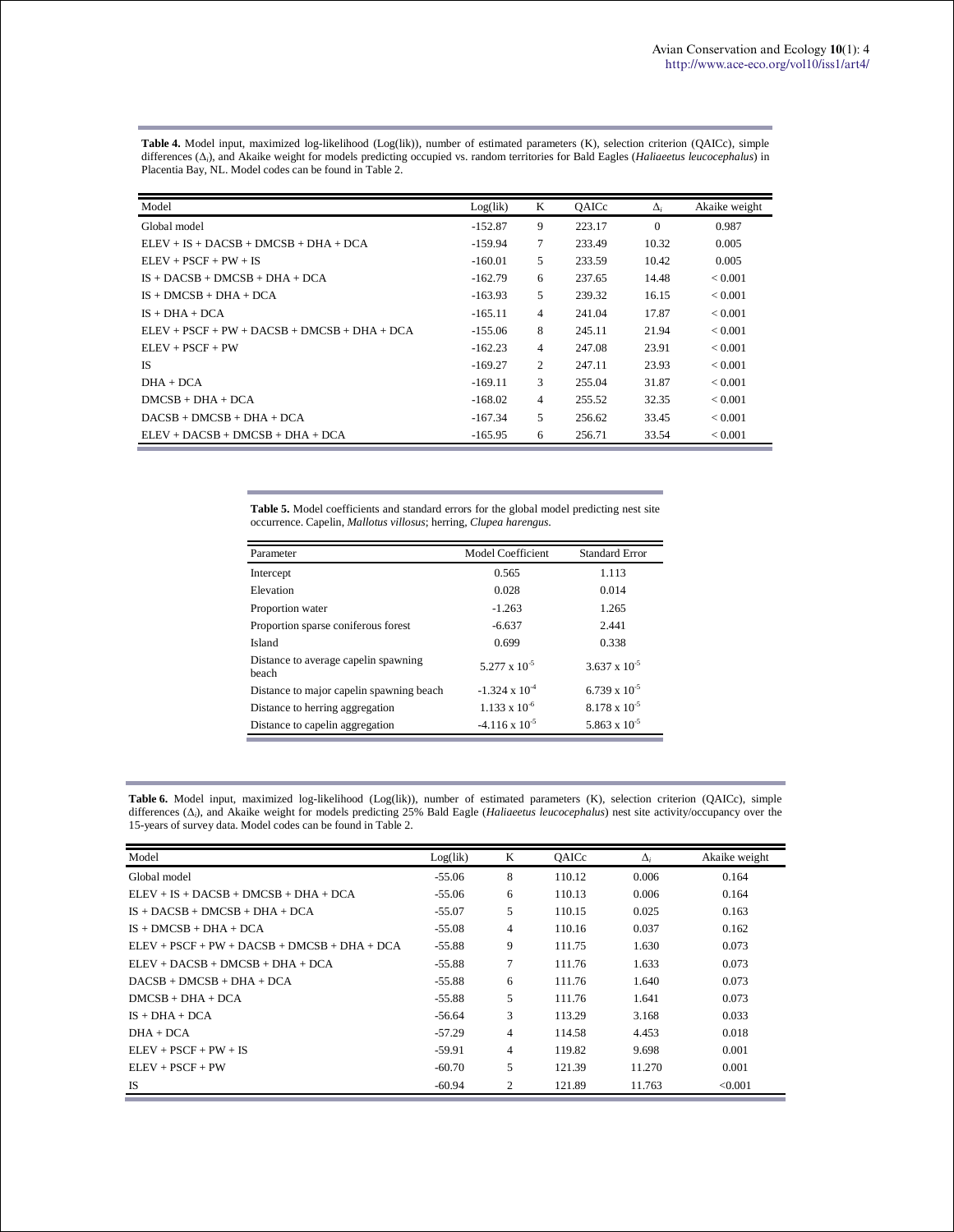|  | Table 7. Model coefficients and standard errors for the global model predicting 25% Bald Eagle (Haliaeetus                     |  |  |  |  |  |  |
|--|--------------------------------------------------------------------------------------------------------------------------------|--|--|--|--|--|--|
|  | <i>leucocephalus</i> ) nest site activity/occupancy in Placentia Bay, NL and the sum of the Akaike weights for all parameters. |  |  |  |  |  |  |

| Parameter                                  | Model Coefficient       | Standard Error         | Parameter<br>Weighting |
|--------------------------------------------|-------------------------|------------------------|------------------------|
| Intercept                                  | $-1.087$                | 2.314                  |                        |
| Elevation                                  | $4.258 \times 10^{-3}$  | 0.029                  | 0.477                  |
| Proportion water                           | 0.058                   | 2.491                  | 0.240                  |
| Proportion sparse coniferous forest        | $-0.382$                | 7.561                  | 0.240                  |
| Island                                     | 0.863                   | 0.715                  | 0.690                  |
| Distance to average capelin spawning beach | $7.902 \times 10^{-6}$  | $6.116 \times 10^{-5}$ | 0.711                  |
| Distance to major capelin spawning beach   | $-2.051 \times 10^{-4}$ | $1.235 \times 10^{-4}$ | 0.946                  |
| Distance to herring aggregation            | $-5.076 \times 10^{-4}$ | $2.324 \times 10^{-4}$ | 0.998                  |
| Distance to capelin aggregation            | $1.302 \times 10^{-4}$  | $1.199 \times 10^{-4}$ | 0.998                  |

**Table 8.** Model input, maximized log-likelihood (Log(lik)), number of estimated parameters (K), selection criterion (QAICc), simple differences (∆*i*) and Akaike weight for models predicting 50% Bald Eagle (*Haliaeetus leucocephalus*) nest site activity/occupancy over the 15-years of survey data. Model codes can be found in Table 2.

| Model                                          | Log(lik) | K | OAICc | $\Delta_i$ | Akaike weight |
|------------------------------------------------|----------|---|-------|------------|---------------|
| Global model                                   | $-12.81$ | 9 | 25.61 | 0.83       | 0.175         |
| $ELEV + IS + DAGSB + DMCSB + DHA + DCA$        | $-13.22$ | 7 | 26.44 | 0.83       | 0.175         |
| $IS + DACSB + DMCSB + DHA + DCA$               | $-13.41$ | 6 | 26.82 | 1.21       | 0.145         |
| $IS + DMCSB + DHA + DCA$                       | $-13.52$ | 5 | 27.03 | 1.42       | 0.130         |
| $ELEV + PSCF + PW + DACSB + DMCSB + DHA + DCA$ | $-13.90$ | 8 | 27.81 | 2.20       | 0.088         |
| $ELEV + DACSB + DMCSB + DHA + DCA$             | $-14.04$ | 6 | 28.08 | 2.47       | 0.077         |
| $IS + DHA + DCA$                               | $-14.06$ | 4 | 28.12 | 2.51       | 0.076         |
| $DACSB + DMCSR + DHA + DCA$                    | $-14.51$ | 5 | 29.02 | 3.41       | 0.048         |
| $DMCSR + DHA + DCA$                            | $-14.87$ | 4 | 29.74 | 4.13       | 0.034         |
| $DHA + DCA$                                    | $-15.32$ | 3 | 30.64 | 5.03       | 0.021         |
| $ELEV + PSCF + PW + IS$                        | $-15.73$ | 5 | 31.46 | 5.85       | 0.014         |
| <b>IS</b>                                      | $-16.13$ | 2 | 32.26 | 6.65       | 0.009         |
| $ELEV + PSCF + PW$                             | $-16.72$ | 4 | 33.44 | 7.83       | 0.005         |

**Table 9.** Model coefficients and standard errors for the global model predicting 50% Bald Eagle (*Haliaeetus leucocephalus*) nest site activity/occupancy in Placentia Bay, NL and the sum of the Akaike weights for all parameters.

| Parameter                                  | Model Coefficient       | Standard Error         | Parameter<br>Weighting |
|--------------------------------------------|-------------------------|------------------------|------------------------|
| Intercept                                  | $-28.690$               | 3131.000               |                        |
| Elevation                                  | $-0.014$                | 0.083                  | 0.535                  |
| Proportion water                           | 7.065                   | 8.245                  | 0.283                  |
| Proportion sparse coniferous forest        | 18.620                  | 24.330                 | 0.283                  |
| Island                                     | 18.870                  | 3131.000               | 0.725                  |
| Distance to average capelin spawning beach | $-9.448 \times 10^5$    | $3.120 \times 10^{-4}$ | 0.709                  |
| Distance to major capelin spawning beach   | $-2.161 \times 10^{-4}$ | $3.012 \times 10^{-4}$ | 0.873                  |
| Distance to herring aggregation            | $-3.723 \times 10^{-4}$ | $5.530 \times 10^{-4}$ | 0.971                  |
| Distance to capelin aggregation            | $5.519 \times 10^{-4}$  | $3.622 \times 10^{-4}$ | 0.971                  |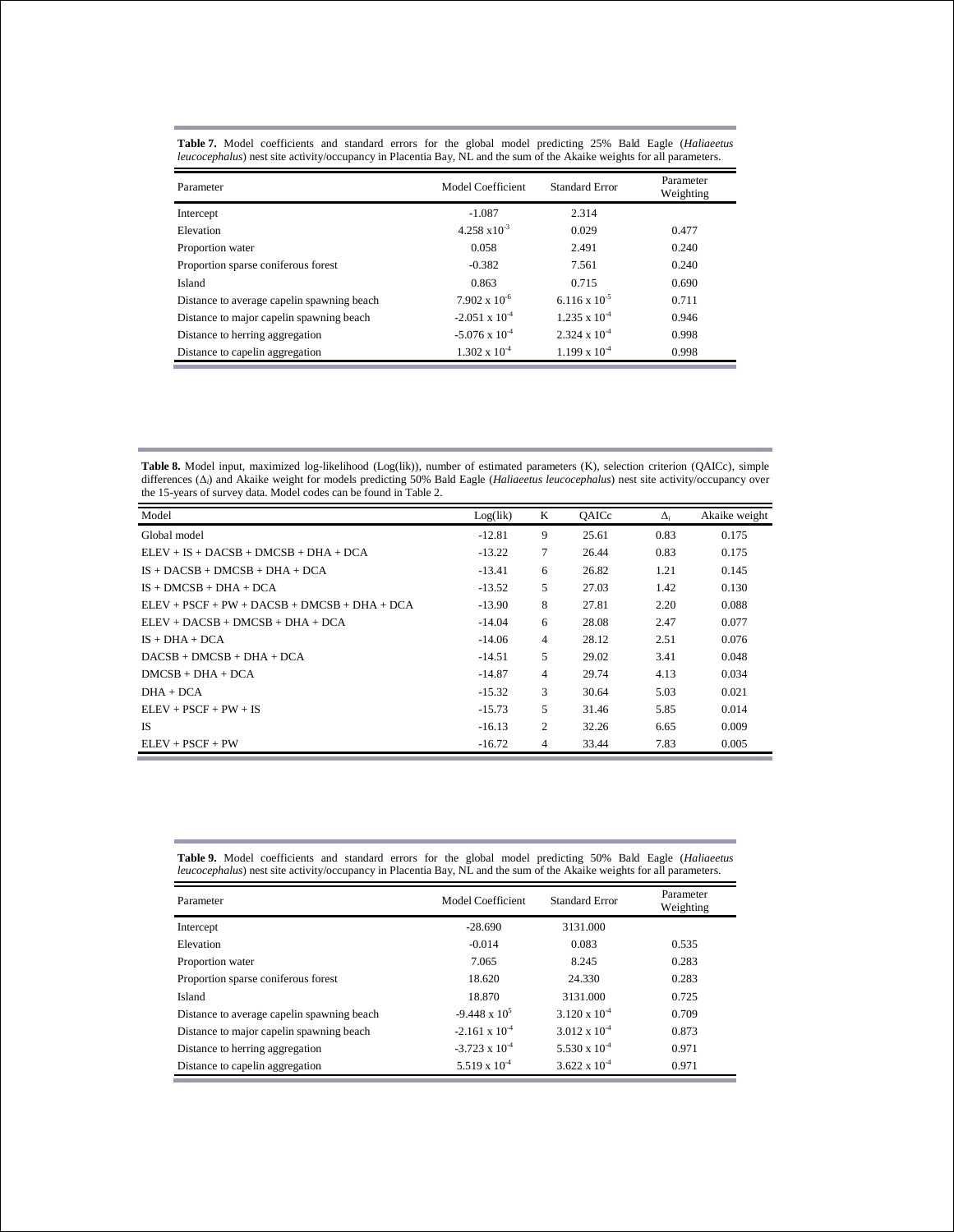with an AIC weight of 0.99 (Table 4), but when validated, the correct classification rate was not different from chance (51.7%). The global model was very good at predicting nest presence (sensitivity of 0.882) but very poor at predicting nest absence (specificity of 0). Models to predict nest activity/occupancy levels above and below 25% and 50%, respectively (i.e., there were no pseudo-absence points in the training data) were more equivocal, with no one model dominant (Tables 6 and 8). Model averaging suggested that food resources were more important in predicting nest activity/occupancy than habitat characteristics, which is consistent with our predictions about food being a more limiting resource that can, in some cases, drive habitat saturation. The models for nest activity/occupancy had high overall classification accuracy (75% and 92%, respectively) but performed poorly with respect to the ability to predict nests with low activity/occupancy rates (specificity of 0 for both models).

The lack of model specificity suggests that there are environment, habitat, or food resource variables missing from our models. For example, in a study in Maine, Livingston et al. (1990) examined over 25 different variables; we examined only 8 (Table 2). There was some indication that food resources may be more important in predicting whether a territory is occupied or not, but there was no significant difference between the values for food resources in territories with a high vs. low nest activity/occupancy. Given the broad diet of this species, it is likely we have not captured food resource data in our model, which is a common challenge (e.g., McCue et al. 2014). If there are elements that are important to Bald Eagles that are missing from the habitat models, it is possible that habitat saturation is occurring in Placentia Bay, but we have not detected it. For example, we only measured two marine resources (capelin and herring), both of which are highly ephemeral sources of food. Moreover unlike capelin, which are beach spawners, herring may only be easy for Bald Eagles to catch when they are spawning in shallow water. We did not include water depth in our models; this may be important for predicting foraging opportunities. Other marine prey species are available in the bay (such as sea birds; Dominguez 1998), and Bald Eagles elsewhere have been shown to be generalists foraging on a wide range of prey (Anthony et al. 2008, Markham and Watts 2008) including postspawn salmon carcasses (Harvey et al. 2012). As well, prey resources in this area are highly dynamic. During the study period commercial fish stocks in the area have undergone significant fluctuations (Robichaud and Rose 2006). This is reflected in the closure of the Atlantic commercial cod fishery from 1993 to 1996. Both prey abundance and commercial fishing have been found to be positively correlated with Bald Eagle productivity (Hoff et al. 2004). Whether the fluctuating prey abundance and fishing activity in Placentia Bay has been having an effect on the Bald Eagle breeding density is unknown and further research is needed to test whether food availability can explain the increase in nonbreeding adults.

Alternative hypotheses for the increasing and high proportion of nonbreeding adults in the Placentia Bay population include the possibility that the population has experienced release from predation; the possibility that the population is undergoing recovery following bans of DDT in North America; or the possibility that the observed population changes are an artifact of experimental design.

#### **Predation release**

Although Newfoundland has never issued a bounty on Bald Eagles, (over 128,000 bounties were paid in Alaska from 1917 to 1952 [Buehler 2000]), one of us (JB) has noted some reported cases of intentional shooting during the survey years throughout the province. Accurate data on intentional shooting is not available for Newfoundland. However, the U.S. Geological Survey's National Wildlife Health Center determined that out of 1428 Bald Eagles necropsied from 1963-1984, 22% died from gunshot (Buehler 2000). With an increase in public education on wildlife conservation and improved law enforcement, it is expected that the percentage of Bald Eagle deaths as a result of shooting has decreased dramatically across the continent in the last 30 years, aiding in the population increase (Buehler 2000). With fewer settlements in Placentia Bay following government relocation programs in the 1960s and the closure of the cod fishery in the 1990s, it is possible that human persecution of Bald Eagles in the region has decreased, and resulted in the observed high proportion of nonbreeding adults in the population. However, without accurate historical data on Bald Eagle deaths due to shooting, it is impossible to test this hypothesis.

#### **Recovery following DDT bans**

The mean finite multiplication rate  $(\lambda)$  for the population of Bald Eagles in Placentia Bay during the breeding seasons of 1990-2009 suggests that on average the population is increasing by 15% a year (Letto 2010). This is similar or greater than the increase that has been observed across North America following the ban of DDT (Kirk and Hyslop 1998). The former U.S. Naval Base, located in nearby Argentia ceased operation in 1994. Results from a 1996-1997 study found that DDE and PCB concentrations were negatively related to nest distance from the former naval base (Dominguez et al. 2003). However, Dominguez et al. (2003) reported that concentrations of PCBs, DDE, and mercury in Placentia Bay's Bald Eagle population were below the threshold for reproductive impairment. Although the plasma concentrations at this time were below the threshold to limit Bald Eagle productivity there is still a possibility that contaminant levels within the area were high enough in the 1970s and 1980s to negatively affect the population. If this is the case then the increase in the population may be an artefact of the more recent decrease in contamination levels.

#### **Experimental design**

Finally, the observed increase in nonbreeding adults may be due to experimental design. Given that the surveys were all conducted by boat, instead of more commonly used aerial surveys (Anthony et al. 1999, Wilson et al. 2014), it is possible observers could have missed active nest sites and that some of the observed adults were in fact associated with an unobserved nest and hence incorrectly identified as nonbreeders. However, in 1996 the Wildlife Division conducted an aerial survey along the coast and inland for comparison purposes with the boat survey and to assess whether there were any nests inland that would not be visible with boat surveys. Their analysis found no difference in census results, both in terms of population and nest sites. However, preliminary telemetry studies conducted by JB and BR (based on 3 individuals over 2 years) show that nonbreeding adult Bald Eagles in Newfoundland travel a mean daily distance of 17.7 km during the nesting season (May to July), although individual maximum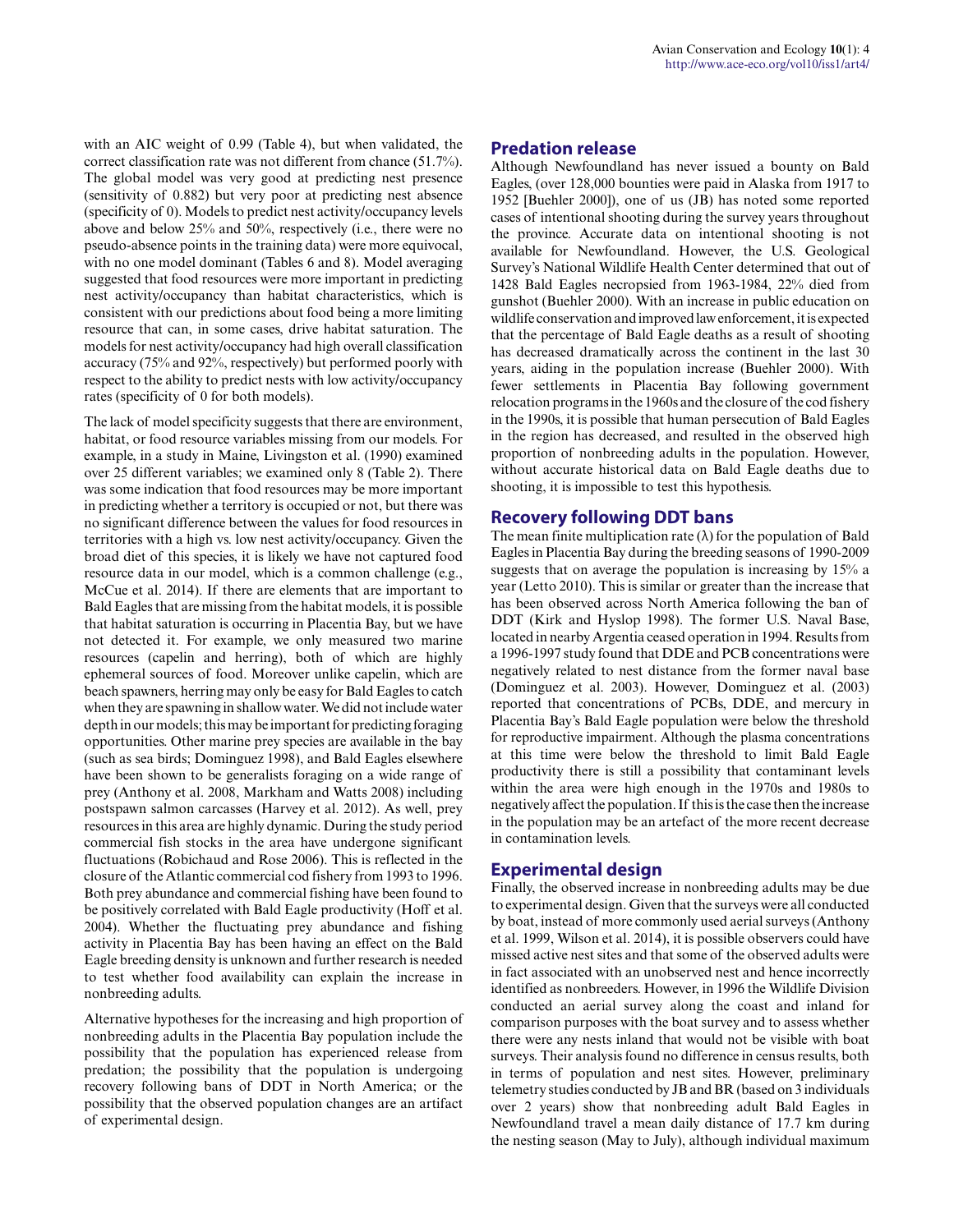daily travel distances exceeded 125 km for all 3 birds that were tagged. Therefore, some individuals counted in our surveys may not belong to the Placentia Bay population and experimental design and survey methods are a plausible alternative hypothesis for observed population trends here. Moreover, a larger sample size, in conjunction with manipulative food experiments, e.g., food additions, would provide better data for a test of the habitat saturation hypothesis.

## **CONCLUSIONS**

The population trends observed in Placentia Bay are consistent with Bald Eagle population trends from across Canada (Kirk and Hyslop 1998) and many parts of North America, and are mostly attributed to the recovery of Bald Eagle chick production following the ban of DDT (Grier 1982, Kirk and Hyslop 1998). However, in Alaska, Hansen and Hodges (1985) dismissed the hypotheses that the high proportion of nonbreeding adults they observed was due to depressed breeding rates because of chemical contamination (their surveys were in 1970-1972 and 1979; and DDT was only banned in the United States in 1972). They argued that eagles in southeastern Alaska had not accumulated the same levels of organochlorines as observed in southern Bald Eagle populations that had undergone significant reductions in egg and eaglet production during the DDT era (Hansen and Hodges 1985) and instead hypothesized that the large proportion of adult nonbreeders was due to either food and/or habitat limitations. Hansen (1987) tested the food and habitat limitation hypothesis in Alaska using a correlation analysis and a food addition experiment. He found that two habitat characteristics (elevation of nest tree above water and height class of nest tree), together with food abundance, were significantly correlated with a higher amount of breeding activity, measured as proportion of active nests (Hansen 1987). Because nonbreeding adults are able to forage over vast distances while breeders must remain close to their nest sites, an area with spatially and temporally variable food resources, as is the norm in Alaska and in Placentia Pay, is able to support a high overall density of adults, but a lower proportion of breeding adults (Hansen 1987). This in turn results in a surplus of nonbreeding adults. For this reason, Hansen (1987) concluded that there are a limited number of suitable nest sites, and that once suitable nest sites became saturated with breeding pairs, other adults opt out of breeding that year instead of attempting to nest in less suitable areas.

Placentia Bay is similar to Alaska in that there is little evidence that DDT or other environmental contaminants would have impaired reproduction (Dominguez et al. 2003). However, unlike Hansen (1987), we only found evidence that food resources might limit which territories are occupied. We found no evidence of differences in elevation of nest site above water or of distance to food resources between occupied vs. unoccupied territories or between nests with high vs. low nest activity/occupancy rates. We conclude that there is currently no strong evidence for habitat saturation for Bald Eagles in Placentia Bay. However, more indepth research into spatial and temporal variability in a wider array of food resources than we examined here may yield different results.

Bald Eagles are charismatic birds that can occupy a wide array of habitat types. Across their range there are similarities and differences in their populations and habitat use. For example, the increasing and high proportion of nonbreeding adults has been observed in Alaska (Hansen and Hodges 1985, Zwiefelhofer 2007) and the Pacific Northwest (Elliott et al. 2011), in boreal and temperate coastal areas (Placentia and Chesapeake Bay; Jenkins and Sherrod 2005), in central North America (Mougeot et al. 2013), and in desert environments (Arizona; Driscoll et al. 1999). The reasons for similarities in these trends may or may not be the same in all regions; possible mechanisms include climate, densitydependent limitations, habitat loss, human-caused mortality, and winter mortality. Careful site-specific research to inform conservation and management is necessary.

*Responses to this article can be read online at:* <http://www.ace-eco.org/issues/responses.php/729>

#### **Acknowledgments:**

*Field work was funded by the Government of Newfoundland and Labrador, Wildlife Division with support from the Department of Natural Resources. Field work was carried out with the assistance of Tim Andrews, Shawn Avery, Ed Loder, Dave Slade, Conrad Smith, Eric Sullivan, and other representatives from the Department of Natural Resources, Memorial University, and the Canadian Wildlife Service. Marine food resource spatial data was provided by Fisheries and Oceans Canada. During the time of this research, KL was supported by an NSERC USRA. Data analysis was carried out with support from NSERC Discovery and Canadian Foundation for Innovation Grants to YFW.*

#### **LITERATURE CITED**

Andrew, J. M., and J. A. Mosher. 1982. Bald Eagle nest site selection and nesting habitat in Maryland. *Journal of Wildlife Management* 46:382-390. [http://dx.doi.org/10.2307/3808650](http://dx.doi.org/10.2307%2F3808650)

Anthony, R. G., M. G. Garrett, and F. B. Isaacs. 1999. Doublesurvey estimates of Bald Eagle populations in Oregon. *Journal of Wildlife Management* 63:794-802. [http://dx.doi.org/10.2307/3802792](http://dx.doi.org/10.2307%2F3802792) 

Anthony, R. G., J. A. Estes, M. A. Ricca, A. K. Miles, and E. D. Forsman. 2008. Bald eagles and sea otters in the Aleutian archipelago: indirect effects of trophic cascades. *Ecology* 89:2725-2735. [http://dx.doi.org/10.1890/07-1818.1](http://dx.doi.org/10.1890%2F07-1818.1)

Austin, M. P. 2002. Spatial prediction of species distribution: an interface between ecological theory and statistical modelling. *Ecological Modelling* 157:101-118. [http://dx.doi.org/10.1016/](http://dx.doi.org/10.1016%2FS0304-3800%2802%2900205-3) [S0304-3800\(02\)00205-3](http://dx.doi.org/10.1016%2FS0304-3800%2802%2900205-3) 

Baldwin, J. D., J. W. Bosley, L. Oberfofer, O. L. Bass, and B. K. Mealey. 2012. Long-term changes, 1958-2010, in the reproduction of Bald Eagles of Florida Bay, southern coastal Everglades. *Journal of Raptor Research* 46:336-348. [http://dx.doi.org/10.3356/](http://dx.doi.org/10.3356%2FJRR-11-65.1) [JRR-11-65.1](http://dx.doi.org/10.3356%2FJRR-11-65.1) 

Brown, J. L. 1969. Territorial behaviour and population regulation in birds: a review and re-evaluation. *Wilson Bulletin* 81:293-329.

Buehler, D. A. 2000. Bald Eagle (*Haliaeetus leucocephalus*). No. 506 *in* A. Poole and F. Gill, editors. *The birds of North America.* The Birds of North America, Philadelphia, Pennsylvania USA.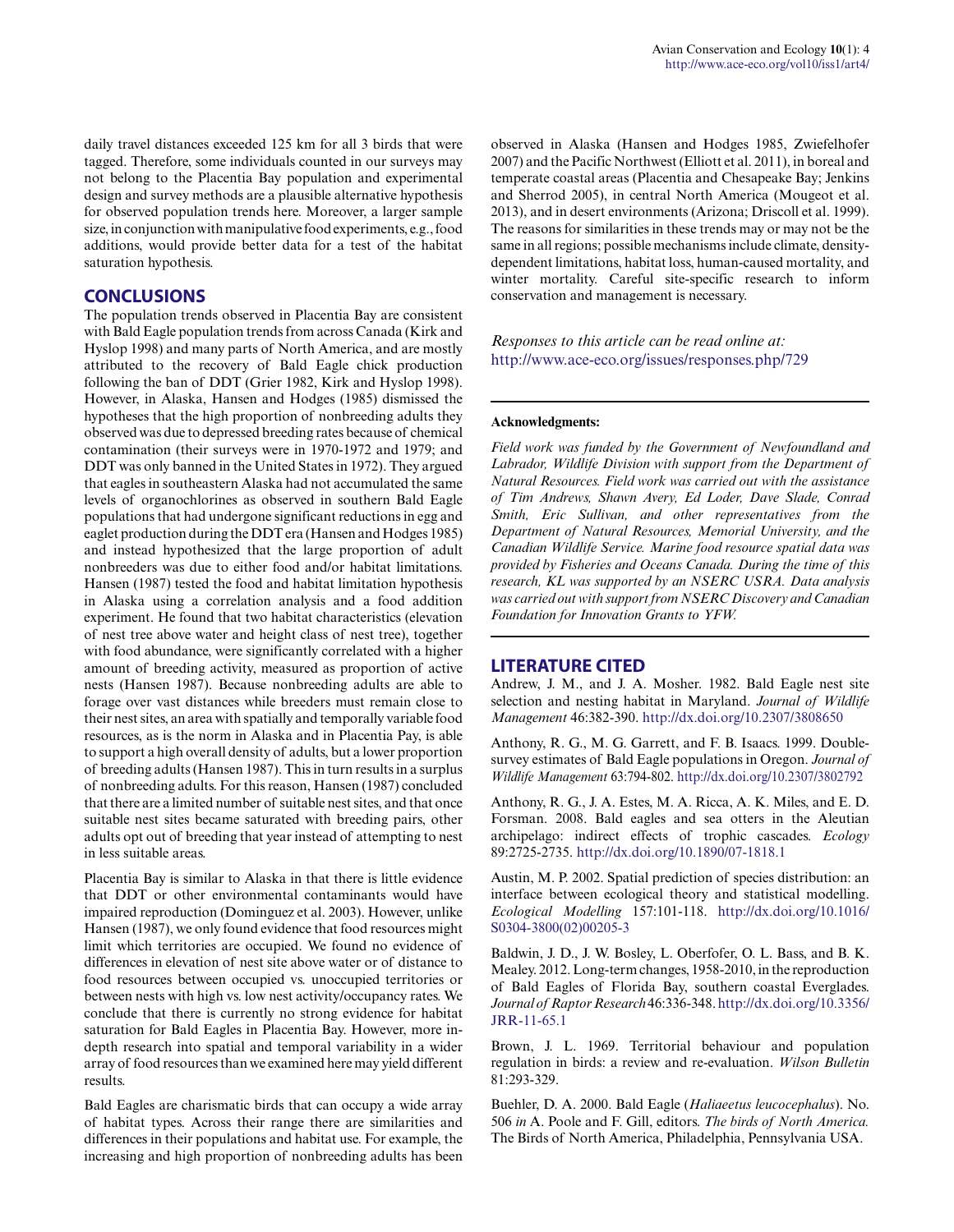Buehler, D. A., T. J. Mersmann, J. D. Fraser, and J. K. D. Seegar. 1991. Nonbreeding Bald Eagle communal and solitary roosting behaviour and roost habitat on the northern Chesapeake Bay. *Journal of Wildlife Management* 55:273-281. [http://dx.doi.](http://dx.doi.org/10.2307%2F3809150) [org/10.2307/3809150](http://dx.doi.org/10.2307%2F3809150) 

Burnham, K. P., and D. R. Anderson. 2002. *Model selection and multi-model inference: a practical information-theoretic approach.* Second edition. Springer, New York, USA.

Canadian Centre for Marine Communications (CCMC). 2004. *Placentia Bay information seaway pilot project - stakeholder workshop.* CCMC, Memorial University, St. John's, Newfoundland and Labrador, Canada. [online] URL: [http://www.smartatlantic.](http://www.smartatlantic.ca/documents/user%20workshop%20report%20-%20march%2028.pdf) [ca/documents/user%20workshop%20report%20-%20march%2028.](http://www.smartatlantic.ca/documents/user%20workshop%20report%20-%20march%2028.pdf) [pdf](http://www.smartatlantic.ca/documents/user%20workshop%20report%20-%20march%2028.pdf)

Damman, A. W. H. 1983. An ecological subdivision of the Island of Newfoundland. Pages 163-206 *in* G. R. South, editor. *Biogeography and ecology of the island of Newfoundland.* Kluwer Academic, Dordrecht, The Netherlands.

Dominguez, L. 1998. *Reproductive success and environmental contaminants among Bald Eagles in Placentia and Bonavista Bays, Newfoundland.* Thesis, Memorial University, St. John's, Newfoundland and Labrador, Canada.

Dominguez, L., W. A. Montevecchi, N. M. Burgess, J. Brazil, and K. A. Hobson. 2003. Reproductive success, environmental contaminants and trophic status of nesting Bald Eagles in eastern Newfoundland, Canada. *Journal of Raptor Research* 37:209-218.

Driscoll, D. E., R. E. Jackman, W. G. Hunt, G. L. Beatty, J. T. Driscoll, R. L. Glinski, T. A. Gatz, and R. I. Mesta. 1999. Status of nesting Bald Eagles in Arizona. *Journal of Raptor Research* 33:218-226.

Dzus, E. H., and J. M. Gerrard. 1989. Interlake variations of Bald Eagle, *Haliaeetus leucocephalus*, populations in North-central Saskatchewan. *Canadian Field-Naturalist* 103:29-33.

Elliott, K. H., J. Duffe, S. L. Lee, P. Mineau, and J. E. Elliott. 2006. Foraging ecology of Bald Eagles at an urban landfill. *Wilson Journal of Ornithology* 118:380-390. [http://dx.doi.org/10.1676/04-126.1](http://dx.doi.org/10.1676%2F04-126.1) 

Elliott, K. H., J. E. Elliott, L. K. Wilson, I. Jones, and K. Stenerson. 2011. Density-dependence in the survival and reproduction of Bald Eagles: linkages to chum salmon. *Journal of Wildlife Management* 75:1688-1699. [http://dx.doi.org/10.1002/](http://dx.doi.org/10.1002%2Fjwmg.233) [jwmg.233](http://dx.doi.org/10.1002%2Fjwmg.233) 

Emlen, S. T. 1982. The evolution of helping. I. An ecological constraints model. *American Naturalist* 119:29-39. [http://dx.doi.](http://dx.doi.org/10.1086%2F283888) [org/10.1086/283888](http://dx.doi.org/10.1086%2F283888)

Fielding, A. H., and J. F. Bell. 1997. A review of methods for the assessment of prediction errors in conservation presence/absence models. *Environmental Conservation* 24:38-49. [http://dx.doi.](http://dx.doi.org/10.1017%2FS0376892997000088) [org/10.1017/S0376892997000088](http://dx.doi.org/10.1017%2FS0376892997000088)

Gende, S. M., M. F. Wilson, and M. Jacobsen. 1997. Reproductive success of Bald Eagles *(Haliaeetus leucocephalus)* and its association with habitat or landscape features and weather in southeast Alaska. *Canadian Journal of Zoology* 75:1595-1604. [http://dx.doi.org/10.1139/z97-786](http://dx.doi.org/10.1139%2Fz97-786) 

Gerrard, J. M., P. Gerrard, W. J. Maher, and D. W. A. Whitfield. 1975. Factors influencing nest site selection of Bald Eagles in northern Saskatchewan and Manitoba. *Blue Jay* 33:169-176.

Gerrard, J. M., P. N. Gerrard, G. R. Bortolotti, and E. H. Dzus. 1992. A 24-year study of Bald Eagles on Besnard Lake, Saskatchewan. *Journal of Raptor Research* 26:159-166.

Grier, J. W. 1982. Ban of DDT and subsequent recovery of reproduction in Bald Eagles. *Science* 218:1232-1235. [http://dx.](http://dx.doi.org/10.1126%2Fscience.7146905) [doi.org/10.1126/science.7146905](http://dx.doi.org/10.1126%2Fscience.7146905)

Grier, J. W., J. B. Elder, F. J. Gramlich, N. F. Green, J. V. Kussman, J. E. Mathisen, and J. P. Mattsson. 1983. *Northern states Bald Eagle recovery plan.* Northern States Bald Eagle Recovery Team (U.S.), U.S. Fish and Wildlife Service, Denver, Colorado, USA.

Hansen, A. J. 1987. Regulation of Bald Eagle reproductive rates in southeast Alaska. *Ecology* 68:1387-1392. [http://dx.doi.](http://dx.doi.org/10.2307%2F1939222) [org/10.2307/1939222](http://dx.doi.org/10.2307%2F1939222) 

Hansen, A. J., and J. I. Hodges, Jr. 1985. High rates of nonbreeding adult Bald Eagles in southeastern Alaska. *Journal of Wildlife Management* 49:454-458. [http://dx.doi.org/10.2307/3801551](http://dx.doi.org/10.2307%2F3801551) 

Harvey, C. J., P. E. Moriary, and E. P. Salathé, Jr. 2012. Modeling climate change impacts on overwintering Bald Eagles. *Ecology and Evolution* 2:501-514. [http://dx.doi.org/10.1002/ece3.204](http://dx.doi.org/10.1002%2Fece3.204) 

Hodges, J. I., J. G. King, and R. Davies. 1984. Bald Eagle breeding population survey of coastal British Columbia. *Journal of Wildlife Management* 48:993-998. [http://dx.doi.org/10.2307/3801455](http://dx.doi.org/10.2307%2F3801455) 

Hoff, M. H., M. W. Meyer, J. Van Stappen, and T. W. Fratt. 2004. Relationship between Bald Eagle productivity and dynamics of fish populations and fisheries in the Wisconsin waters of Lake Superior, 1983-1999. *Journal of Great Lakes Research* 30:434-442. [http://dx.doi.org/10.1016/S0380-1330\(04\)70404-9](http://dx.doi.org/10.1016%2FS0380-1330%2804%2970404-9)

Jenkins, M. A., and S. K. Sherrod. 2005. Growth and recovery of the Bald Eagle population in Oklahoma. *Wildlife Society Bulletin* 33:810-813. [http://dx.doi.org/10.2193/0091-7648\(2005\)33\[810:GAROTB\]](http://dx.doi.org/10.2193%2F0091-7648%282005%2933%5B810%3AGAROTB%5D2.0.CO%3B2) [2.0.CO;2](http://dx.doi.org/10.2193%2F0091-7648%282005%2933%5B810%3AGAROTB%5D2.0.CO%3B2)

Kimball, R. T., P. G. Parker, and J. C. Bednarz. 2003. Occurrence and evolution of cooperative breeding among the dirurnal raptors (Accipitridae and Falconidae). *Auk* 120:717-729. [http://dx.doi.](http://dx.doi.org/10.1642%2F0004-8038%282003%29120%5B0717%3AOAEOCB%5D2.0.CO%3B2) [org/10.1642/0004-8038\(2003\)120\[0717:OAEOCB\]2.0.CO;2](http://dx.doi.org/10.1642%2F0004-8038%282003%29120%5B0717%3AOAEOCB%5D2.0.CO%3B2)

Kirk, D. A., and C. Hyslop. 1998. Population status and recent trends in Canadian raptors: a review. *Biological Conservation* 83:91-118. [http://dx.doi.org/10.1016/S0006-3207\(97\)00051-7](http://dx.doi.org/10.1016%2FS0006-3207%2897%2900051-7) 

Koenig, W. D., F. A. Pitelka, W. J. Carmen, R. L. Mumme, and M. T. Stanback. 1992. The evolution of delayed dispersal in cooperative breeders. *Quarterly Review of Biology* 67:111-150. [http://dx.doi.org/10.1086/417552](http://dx.doi.org/10.1086%2F417552)

Letto, K. R. 2010. *An assessment of breeding Bald Eagle (Haliaeetus leucocephalus*) nest density and distribution in Placentia Bay, Newfoundland in relation to habitat and food availability (1990-2009). Thesis, Memorial University, St. John's, Newfoundland and Labrador, Canada.

Livingston, S. A., C. S. Todd, W. B. Krohn, and R. B. Owen, Jr. 1990. Habitat models for nesting Bald Eagles in Maine. *Journal of Wildlife Management* 54:644-653. [http://dx.doi.org/10.2307/3809363](http://dx.doi.org/10.2307%2F3809363)